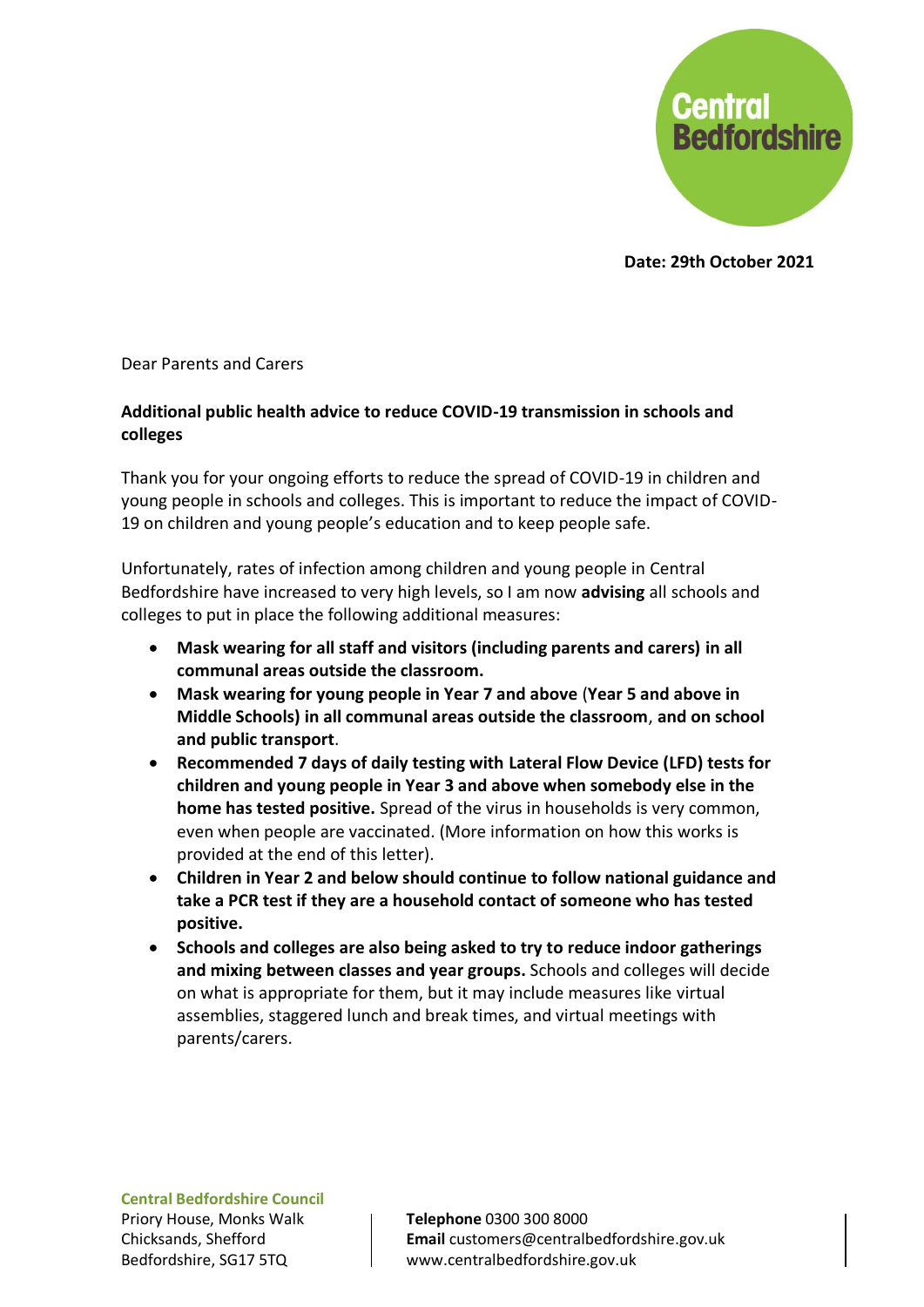

I will review the situation in mid-November, but it may be necessary to keep these measures in place until the end of term. I am mindful that some actions to control COVID-19 could have a negative impact on children's education and development, so I have chosen a set of measures that are important for limiting the spread of the virus, but should have little or no impact on education.

It is important that we all continue to be cautious – including staying home and booking a PCR test if we have symptoms, wearing our masks in crowded places, and using LFD tests twice weekly or before we meet people. **Can I please ask you to encourage and support:**

- **Young people in Years 7 and above to continue with routine, twice weekly lateral flow testing.**
- **Young people aged 12 and over to have their COVID-19 vaccination** through their school, at a local catch-up clinic, or by booking an appointment at a large vaccination centre. (Links to more information are provided at the end of this letter).

Thank you again for all you are doing to keep our children and young people healthy and safe.

Yours faithfully

**Vicky Head**

**Director of Public Health**

**Central Bedfordshire Council** Priory House, Monks Walk Chicksands, Shefford Bedfordshire, SG17 5TQ

**Telephone** 0300 300 8000 **Email** customers@centralbedfordshire.gov.uk www.centralbedfordshire.gov.uk